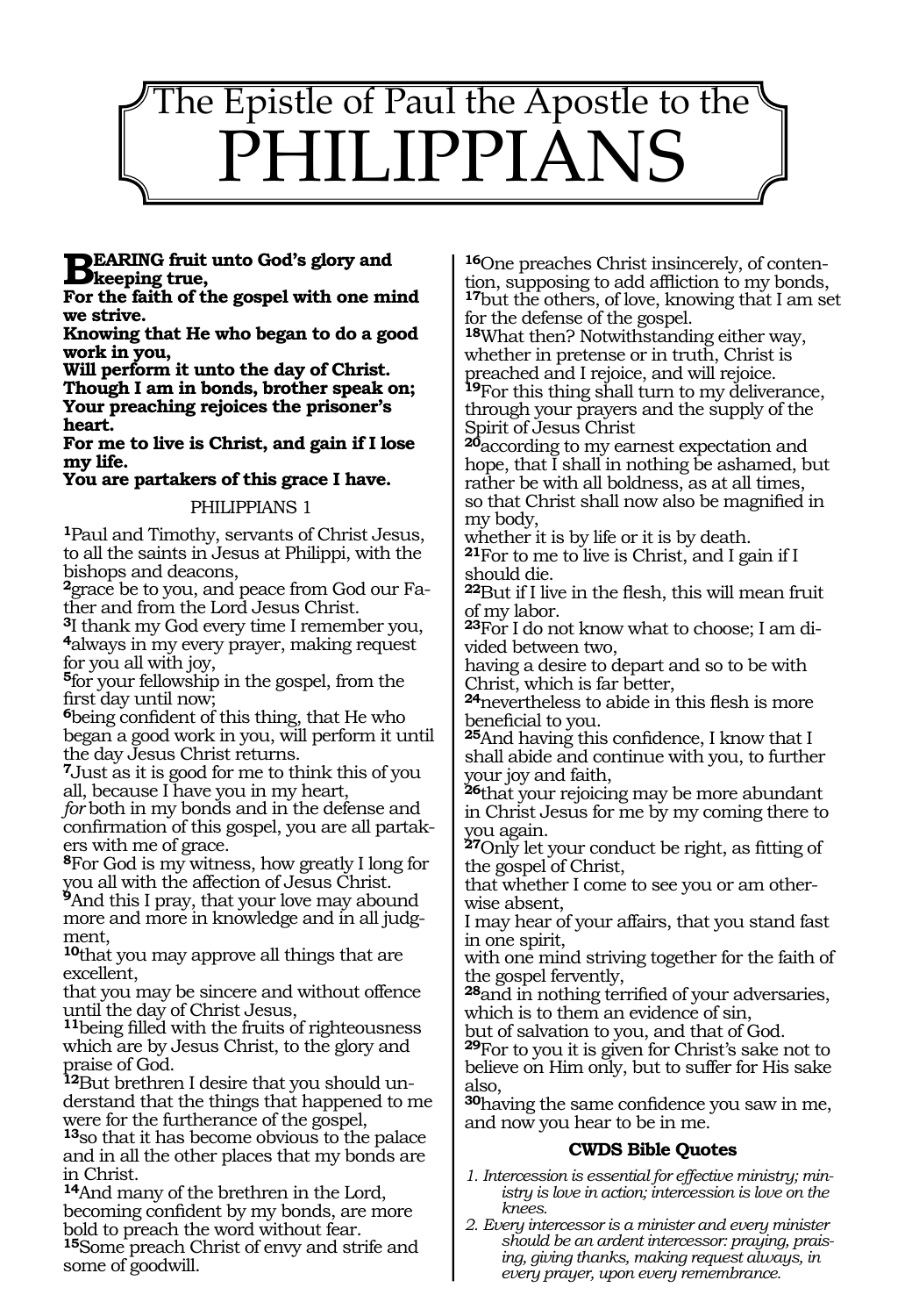# **PHILIPPIANS 1**

- *3. Ardent intercession creates easy work; easy, lazy and infrequent intercession results in arduous work.*
- *4. The Alpha and Omega, starts at the conclusion and only initiates the concluded, so you can conclude without debate that every good work He has started in you He has concluded and will bring to a good completion.*
- *5. You can use your pain to magnify your complaint, or you can use your pain to magnify God and give momentum to your message.*
- *6. They may stop you but they cannot stop the gospel; they may restrain you but they cannot restrain the word; the word resists restraint to create confidence in many others to proclaim Jesus.*
- *7. There is no mockery in the gospel; whatever the intent of men is, the power and content cannot be mocked; it rides mockery to effectiveness.*
- *8. Not every motive for proclaiming the gospel is pure, but there is never a moment the gospel is preached that it is not pure and effectual.*
- *9. You mock them mocking you, for you know that God is never mocked and the message is no mockery; it is potent whatever the medium, method or mockers it wears for communication.*
- *10. When you are completely sold out you are fully out of you; the buyer (Jesus) gets full option of use and full glory from use whether in your life or in the death.*
- *11. You give more if you are alive, you gain more if you die; your glory in life is to gain souls; your sole expectation in death is to gain glory.*
- *12. When your passion is split between heaven and earth, let heaven bring you to earth; focus on winning earth for heaven, for heaven is eternally yours, but earth is a temporary mission of heaven.*
- *13. It is not your mentor but your mantle that matters; your mentor will always love to be present but would prefer that you embrace His presence and your mantle and live your purpose.*
- *14. Your God is terror; He terrifies whatever terrifies you. Stand fast in faith; your adversary is failing in fear terrified of the God in you.*
- *15. Be of one spirit and one mind for the one gospel; this is no time to be divided for the devil is divisive and uses division to destroy.*
- *16. It is not a grief to suffer for God but a gift that is granted; it is not a burden but a blessing.*

#### **PRAYER POINTS**

- Lord Jesus, make me an intercessor; I will express my love for You and for the people You love and died for on my knees. Amen.
- I release the grace of intercession upon every believer and the power to minister from the altar of prayer upon every minister, in the name of Jesus. Amen.
- Wisdom to achieve success and victories in the realm of the spirit, fall upon believers today, in the name of Jesus.
- Eternal Father, thank You that the fact that You have started this work in me and with me means it is finished; I speak to the conclusion. Amen.
- Holy God, I surrender my pain to You; use my pain as paint to color Your glory in the earth. Amen.

**Every knee shall bow in heaven and in earth,**

**and every tongue confess that Jesus Christ is Lord. But first:**

**Though equal with God, and thinking nothing of it,**

**He made Himself a servant, of no reputation at all,**

**And humbled Himself, even to the death of the cross.**

**Therefore God exalted Him and gave Him a name above all!**

**So in fear and trembling, work your own salvation out.**

**Do nothing through strife and esteem others to be better than you are,**

**For it is God who works in you, His good pleasure to do.**

**Be blameless and harmless in this world and as lights shine.**

**Work out your own salvation; He will exalt you in due time.** 

#### PHILIPPIANS 2

**<sup>1</sup>**If there is therefore any consolation in Christ, if any comfort of love,

if any fellowship of the Spirit, if any affection and mercies,

**<sup>2</sup>**fulfill my joy by being like-minded,

having the same love, being of one accord and of one mind.

**3**Let nothing be done through strife or personal glory,

but in lowliness of mind, let each esteem the other better than himself.

**<sup>4</sup>**Let none of you look out for his own interest, but instead, for the interest of others.

**<sup>5</sup>**Let this mind be in you which was in Jesus Christ,

**6**who, being in the form of God, did not consider it stealing to be equal with God,

**<sup>7</sup>**but He made Himself of no reputation, and took upon Himself the form of a servant, being made in the likeness of men;

**<sup>8</sup>**and being fashioned as a man, He humbled Himself unto death and became obedient to the death of the cross.

**<sup>9</sup>**Therefore God has highly exalted Him and given Him a name which is above every name, **<sup>10</sup>**that at the name of Jesus every knee shall bow,

of things in heaven and things in the earth, and things under the earth,

**<sup>11</sup>**and every tongue shall confess that Jesus Christ is Lord, so God the Father gets the glory.

**<sup>12</sup>**Therefore my beloved, as you have always obeyed, not as in my presence only, but now, much more in my absence,

work out your own salvation with fear and trembling,

**<sup>13</sup>**for it is God who works in you, to plan and to perform His good pleasure.

**<sup>14</sup>**Do all things without murmurs and dispute, **<sup>15</sup>**that you may be harmless and without blame,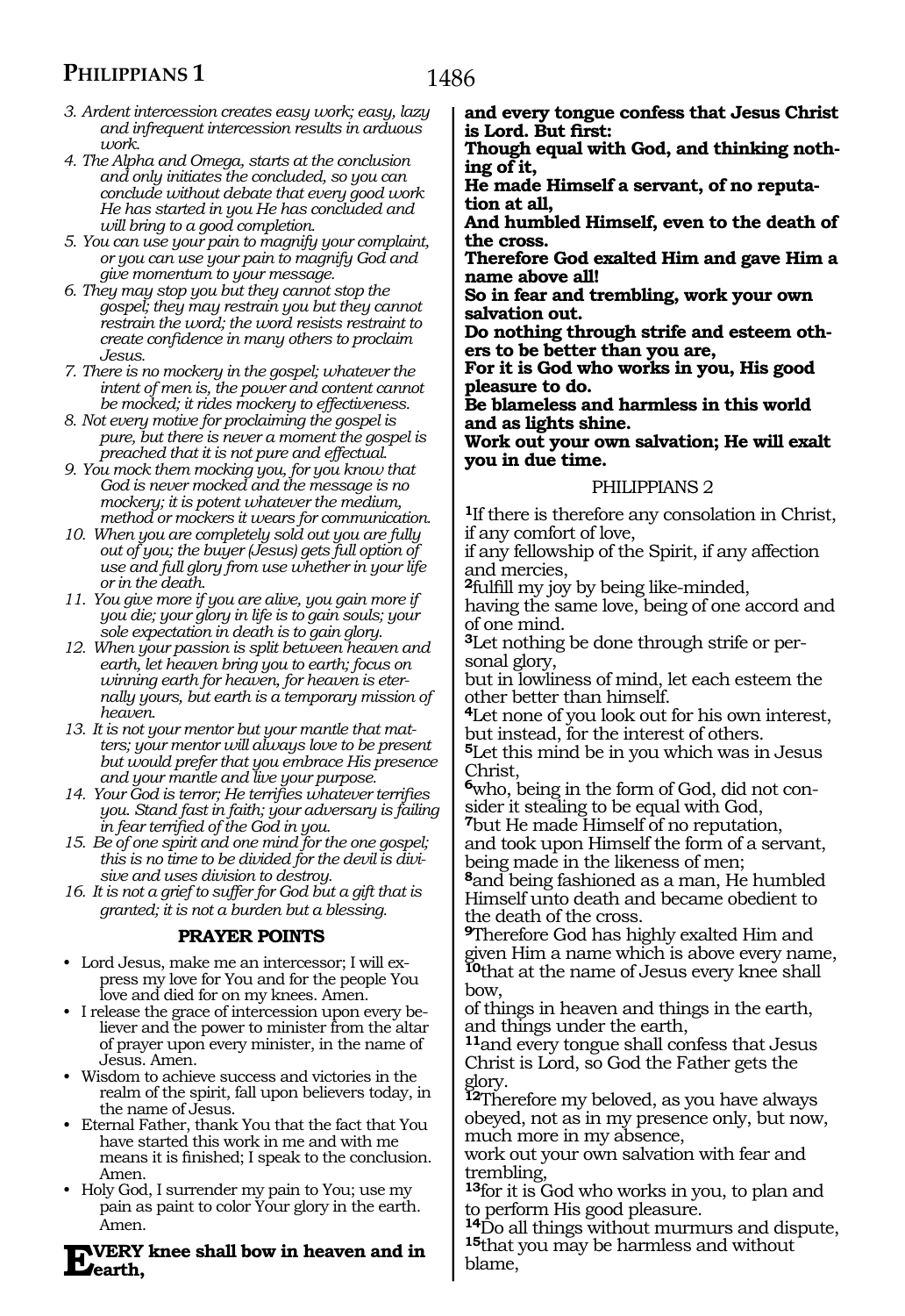the sons of God and without fault, in the midst of a crooked and perverse generation, among whom you shine as lights in this world; **16**holding forth the word of life, that I may rejoice in the day of Christ,

that I have not run nor have labored in vain. **<sup>17</sup>**And if I am offered upon the sacrifice and the service of your faith,

I have joy and I also rejoice with you all. **<sup>18</sup>**For this reason you are joyful and you re- joice with me also.

**<sup>19</sup>**But I trust in the Lord Jesus to send Timo- thy shortly to you,

that I may be comforted when I know your state.

**<sup>20</sup>**For I have no one who is of like mind, who will care for your state in sincerity, **<sup>21</sup>**for they all pursue their own interest, not

the things that are of Jesus Christ.

**<sup>22</sup>**But you know the proof of him, that as a son with the father in the gospel, so he has served with me.

**<sup>23</sup>**I hope to send him immediately therefore, as soon as I know how it will go with me. **<sup>24</sup>**But I trust in the Lord that I myself will also come shortly in the flesh.

**<sup>25</sup>**Yet I suppose it necessary to send to you Epaphroditus who is my brother, my companion in labor and fellow soldier in the call, but your messenger in the Lord, and the one who also ministered to my needs.

**26**For he longed after you all with much heaviness because he knew you heard that he was sick.

**<sup>27</sup>**For he was sick, even to death,

but God had mercy on him, and in this also on me, lest I should have sorrow added to my sorrow.

**<sup>28</sup>**I send him the more eagerly, therefore, that when you see him again you may rejoice, and that I may be less sorrowful.

**<sup>29</sup>**Receive him therefore in the Lord with all gladness,

and hold him in high regard for his service; **<sup>30</sup>**because for the work of Christ, he almost died

not regarding his life in order to supply the deficiency in your service towards me.

#### **CWDS Bible Quotes**

- *1. To be united in mind, in love and in spirit is not just a desire, it is required for consolation in Christ; it conveys the comfort of love and creates fellowship.*
- *2. Where there is a lack of affection give attention to mercy to attain unity.*
- *3. Service in humility; genuine love expires, eliminates, exhausts, extinguishes and expels selfish and negative energy.*
- *4. You are a much better person if you consider others the better person; you are a leader in service because you live by serving. Your presence should elevate not exhaust, appreciate not deflate, comfort, lift up and encourage others.*
- *5. Your own interest is automatic, however, the interest of others must be automated; to love others*

*as you love yourself is to be interested in them as you are in you and to look out for their interest as you do for you.*

- *6. Embrace your attainments but engage your assignment from God; position should not impede purpose, performance and righteous positioning.*
- *7. Your God attributes should not conflict with your God-given assignment; engage humility to attain, maintain and sustain your heights.*
- *8. Your name is just a name until God gives it significance and weight; His name is not just a name; God has highly exalted Him and given Him a name above all names.*
- *9. God the Father takes pleasure and gains glory when we proclaim the lordship of God the Son; it may be optional now but no optional bow; every knee must bow.*
- *10. Whatever the knee there is, wherever the knee is, in the earth, above it or underneath, there is one thing that is clear; it must kneel and bow to Jesus.*
- *11. Train the tongue to talk and proclaim that Jesus is Lord for even the tongue of the wild animals will be tamed to proclaim it.*
- *12. Salvation is not by working or working out, but it must be worked out; it is a general gift that must be personally received and personalized for effectiveness.*
- *13. God decides, determines, delivers, dictates, demands and demonstrates His good pleasure towards us; our surging is His working.*
- *14. You can argue rightly and correctly complain, or you can argument righteousness by refusing to argue or complain; you can rightly argue with darkness or you can argument righteousness by just shining your light.*
- *15. When you pour out yourself in sacrificial service for the faith of others, you are received in heaven as a faith offering for the people.*
- *16. It may drain you, but do not let it change you; you are not being pumped out, but you are being gracefully and purposely poured out for people.*
- *17. A signature of great leadership is sincere care for believers; to seek to know their state is to openly state you care for them.*
- *18. Your call does not guarantee the absence of crisis but the presence of Christ; your trouble does not invalidate your call, instead your attitude in trouble validates the Christ in you.*
- *19. There are some who will put their life on the line for the gospel, and some who put the gospel on the line for their life and resources; there are some who will do everything to win a soul and others who do nothing because their sole focus is themselves.*

## **PRAYER POINTS**

- Holy Father, I speak unity in the body of Christ so we all may be consoled together in Christ. Amen.
- Holy Spirit, release the grace of mercy upon believers who have a genuine cause for contention so that the unity in the body will not be broken. Amen.
- Merciful God, let negative energy in the church be exhausted in the name of Jesus. Let believers serve in humility and with genuine love. Amen.
- Thank You, Lord Jesus, for leaders with a genuine passion to elevate the lives of others in every way. Amen.
- Power to allow others to rise on our sacrifices and to build on our fall as portrayed in the cross, be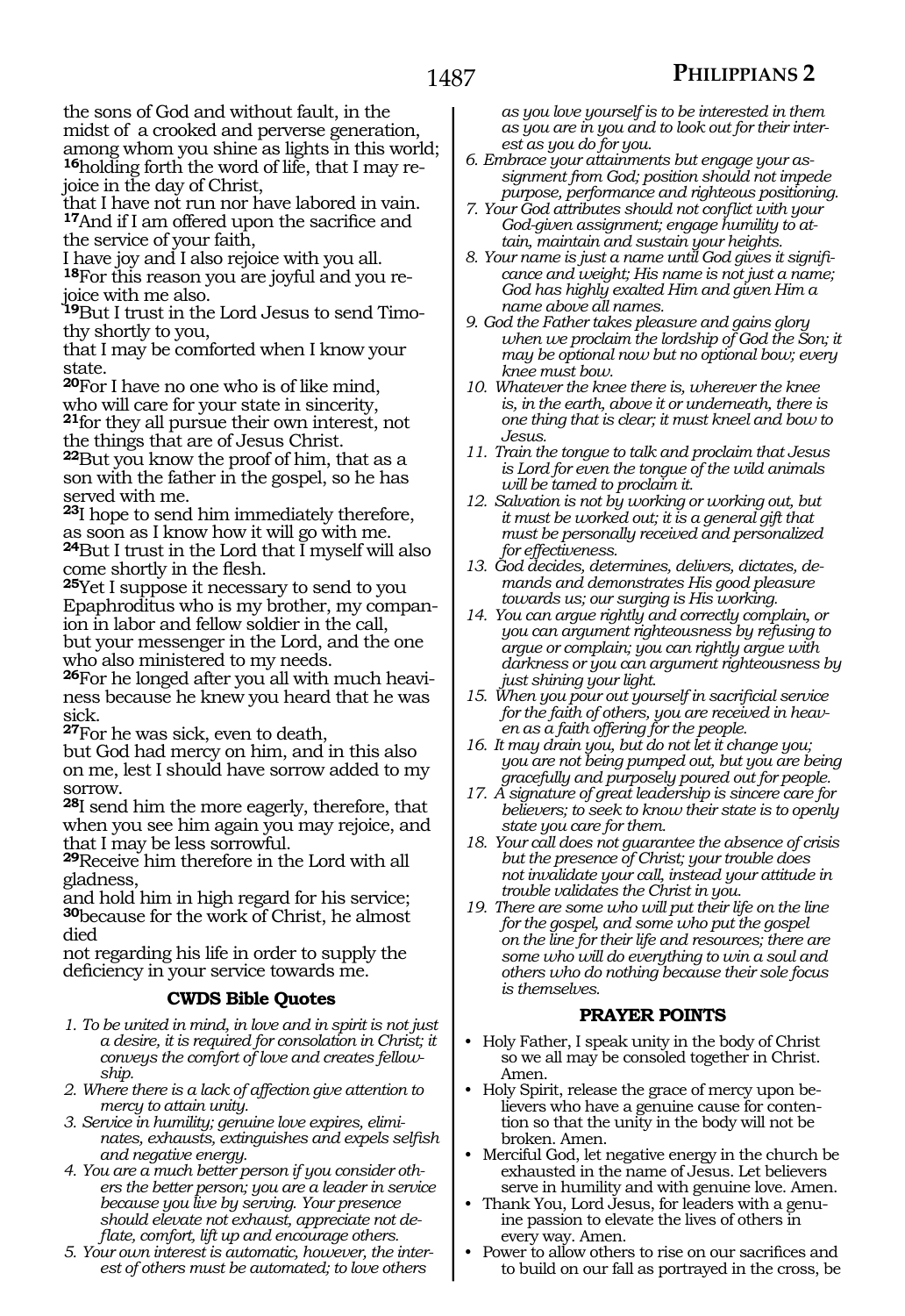the portion of believers today. Amen.

**On a sea of destiny I sail; winning Christ is my one aim. Just to know Him, to live for Him, to be fashioned like Him just the same. Through badgering winds that toss my sail, And the many things before that I have gained,** 

**I am counting all loss, like dung and like dross,** 

**to make His calling my pressing aim. I have set my eyes upon the prize, to be Christlike in victory or in pain.** 

## PHILIPPIANS 3

**<sup>1</sup>**Finally, brethren, rejoice in the Lord. To write unto you these same words, is not a burden to me, but for you it is safe.

**<sup>2</sup>**Beware of dogs, beware of evil workers,

beware of the false circumcision;

**3**for we are the true circumcision, who worship God in the Spirit, rejoice in Christ Jesus

<sup>4</sup>Though I could have had confidence in the flesh also.

If any person thinks he has occasion to trust in the flesh, then I the more:

**<sup>5</sup>**I was circumcised the eighth day of the stock of Israel, of the seed of Benjamin;

a Hebrew of Hebrews; concerning the Law, a Pharisee;

**<sup>6</sup>**concerning the righteousness that is in the Law, blameless; regarding zeal, persecuting the church;

I *have sailed those seas.* 

**<sup>7</sup>**But what things were gain to me, those I have counted all loss to win Christ; **<sup>8</sup>**yes, without doubt, I count all things as nothing for the excellency of the knowledge of Christ Jesus my Lord,

for whom I have suffered the loss of all things I had gained, *on all the seas I have sailed.*

I do count them all but garbage, for winning Christ is my sole aim,

**<sup>9</sup>**and in Him to be found, not having my own righteousness which is of the Law, but that which is through the faith of Christ alone, that is, the righteousness which is of God by faith.

**<sup>10</sup>**My desire is that I may know Him, and the power of His resurrection, and the fellowship of His sufferings,

being made conformable to His death,

**<sup>11</sup>**so if by any means, *high winds or tempestuous seas,* I may attain unto the resurrection of the dead.

**12**Not as though I had already attained, or either was made perfect,

but I follow after, if I just may attain that for which I am designated by Jesus Christ.

**<sup>13</sup>**Brethren, I do not count myself to have achieved anything,

but this one thing I do, forgetting those things

which are behind,

*hoisting sails,* reaching forth to those things which are ahead.

**<sup>14</sup>**I press towards the mark for the prize of the high calling of God in Jesus Christ.

**<sup>15</sup>**Let therefore as many as are mature, be of the same mind as me;

and if in anything you are otherwise minded, God shall reveal this to you.

**16**Nevertheless, to the extent that we have already attained, let us walk by this same rule; let the same thought be in our minds.

**<sup>17</sup>**Follow me, and note the walk of others as you have us for examples.

**18**For many walk of whom I have told you often, and now tell you again, even weeping, that they are enemies of the cross of Christ; **<sup>19</sup>**who will end in destruction, whose glory is their shame and whose God is their stomachs. **<sup>20</sup>**For our conversation is in heaven, from which we also look for the Savior to come, the Lord Jesus Christ,

**<sup>21</sup>**who shall also change our vile body, that it may be fashioned even like unto His glorious body,

according to the release of His ability whereby He is able to subdue all things to Himself.

## **CWDS Bible Quotes**

*1. Repetition reinforces and causes resonance.*

*2. A confident flesh is foolish; there is no flesh in our confidence for our confidence is not in the flesh but in Christ.*

*3. Your glory is not in your gain or in your past accomplishments or experiences; your gain is His glory and climaxes in Glory.*

- *4. You are ready for the next level when everything you have gained so far only fuels your anticipation and expectation for the future.*
- *5. The excellence of knowing Christ excels knowledge itself and rubbishes the past in the beauty of the cross.*

*6. You can work your way to your own righteousness, but you cannot work your own righteousness to recognition; you have to believe and accept God's righteousness which carries heaven's seal of recognition.*

*7. It is not what you know that matters but that you know Him; it is not how much you know that elevates you but how well you know Him.*

*8. You may desire the fragrance of His glory, but you press in through the fellowship of His suffering; you may live for the hour, but you live with the hour in you if you know and possess His resurrection power.*

*9. There is no place for complacency in Christ or comfort in the flesh; the treasure of souls is too important for leisure.*

*10. The measure of your destiny and of your life is not the treasure and accomplishments of your past, but the full pleasure and pleasing of the Lord.*

*11. If you dwell on the past you will never get past your best into your untapped potential; forget the past for you are past dwelling and you are now pressing, forging ahead.*

*12. Your past best is your best platform for future prospects and your best future.*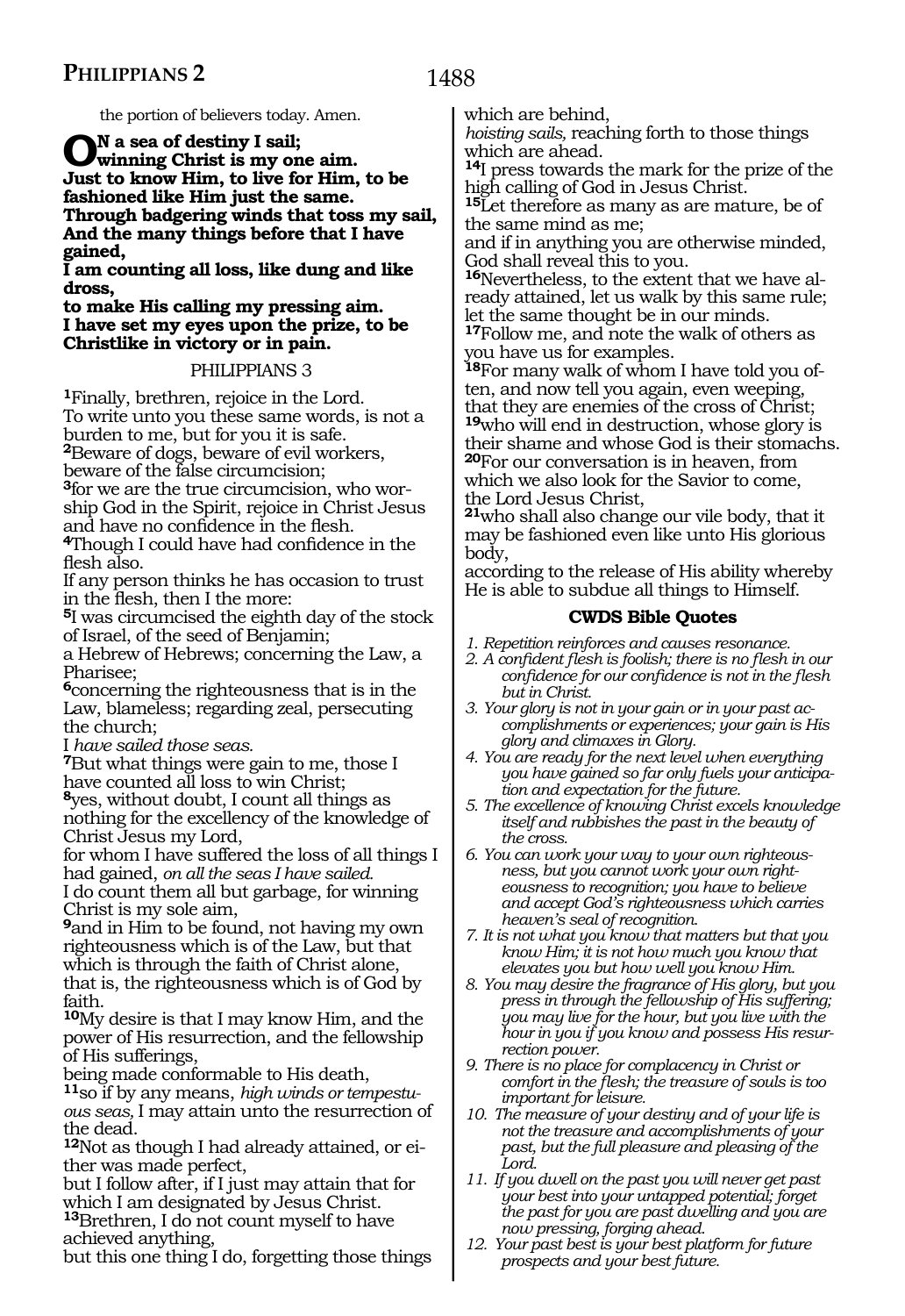- *13. A good race guarantees you pay a price, but it does not guarantee contention for a prize, a finished race does.*
- *14. The call is not downward, it is onward and upward; there is one rule for those who have attained, rule out retirement, resignation and complacency.*
- *15. Enemies of the cross walk but refuse to sacrifice; food is more important than fast; glut is elevated above glory.*
- *16. Neutrality is natural but is open hostility in the spirit realm; free the flesh of earthly things.*
- *17. You shame your glory by glorying in your shame; confusion is the inability to separate glory from shame and ignorance is not discerning the difference.*
- *18. You set your mind to direct your eyes, your heart and your destiny; a mind set on earthy things never lifts off and is off the lift to eternity.*
- *19. We commit our hearts to pursue the righteousness of the cross and submit our bodies to be subdued by the working of Christ.*

## **PRAYER POINTS**

- Power for effective communication, fall upon believers today, in the name of Jesus.
- Lord Jesus, all my hope, expectation and confidence is in You. Amen.
- I refuse to glory in things; I will pursue the cross and make it my confidence and boast. Amen.
- My King and my God, thank You for being with me this far; I look forward with eager anticipation to what is ahead. Amen.
- Jesus, Lamb of God; I consider it the most excellent knowledge to know You. Let me come into fellowship with Your heart, Your thoughts, Your mission and Your suffering. Amen.

# **REJOICE:** rejoice in good and bad times,<br> **Rejoice.**<br> **Value and a all things through Christ.**

**You can do all things through Christ, Yet your thoughts must be right. Think on things pure and honest, Things of virtue and of praise; Keep lovely things in focus and you will be rejoicing always. Do not think on bad but on good report that gives cause to rejoice. Be anxious for nothing; rather make your request known on high. Your acts of giving and receiving are a sweet sacrifice. Rejoice, for God shall supply all your needs with His abundant supply.** 

# PHILIPPIANS 4

**<sup>1</sup>**Therefore my brethren, whom I love dearly and I long for,

my joy and my crown, so stand fast in the Lord.

**<sup>2</sup>**I encourage my dearly beloved, Euodias and Syntyche, that they be of the same mind in the Lord.

**<sup>3</sup>**And I charge you also, true companions in yoke, help those women who have labored in the gospel with me,

with Clement also, and my other fellow-labor-<br>ers whose names are in the Book of life.

*Rejoice in the Lord!* 

**<sup>4</sup>**Rejoice in the Lord always, and again I say, rejoice!

**<sup>5</sup>**Let your moderation be known to all men; the Lord is at hand.

**<sup>6</sup>**Be anxious for nothing, but in everything by prayer and supplication, with thanksgiving, make your requests known to God.

**<sup>7</sup>**And the peace of God which passes all understanding, shall keep your hearts and minds through Jesus Christ.

**<sup>8</sup>**Finally brethren, whatever is true, whatever is honest, whatever is just, whatever is of good report, whatever is pure, whatever is lovely, whatever causes you to rejoice,

if there is any virtue in it, if it is in any way praiseworthy,

these are the things you should think on; think on these things.

**<sup>9</sup>**Those things you have both learned, received and heard also,

and you have seen in me, this do, and the God of peace shall be with you.

**<sup>10</sup>**But I rejoiced in the Lord greatly that now again in the end, your care for me has flourished;

you always had the intention, but you lacked the opportunity.

**<sup>11</sup>**Not that I speak because I lack, for I have learned to be content in whatever state I find myself.

**<sup>12</sup>**I know how to be abased and how to abound;

everywhere and in all things, I am instructed to be full and to be hungry, to abound and to suffer need.

**<sup>13</sup>**I can do all things through Christ who strengthens me.

*I know how to rejoice in all things.*

**<sup>14</sup>**Notwithstanding I speak of you;

you have done well in that you ministered to me in my afflictions.

**15**You Philippians also know that in the beginning of my ministry, when I departed from Macedonia, no church communicated with me concerning giving and receiving but you only,

**<sup>16</sup>**for even in Thessalonica you sent to meet

my needs over and over again. **<sup>17</sup>**Not because I desire gifts, but I desire fruit that may abound to your account;

**<sup>18</sup>**for I have all and abound; I am full,

having received from Epaphroditus the things you sent,

an aroma of a sweet smell, an acceptable sacrifice,

well pleasing to God, who alone is our supply. **19**My God shall supply all your needs, according to His riches in glory by Christ Jesus our Lord.

**<sup>20</sup>**Now unto God our Father be glory for ever and ever. Amen!

**<sup>21</sup>**Salute every saint in Christ Jesus; the brethren here send greetings.